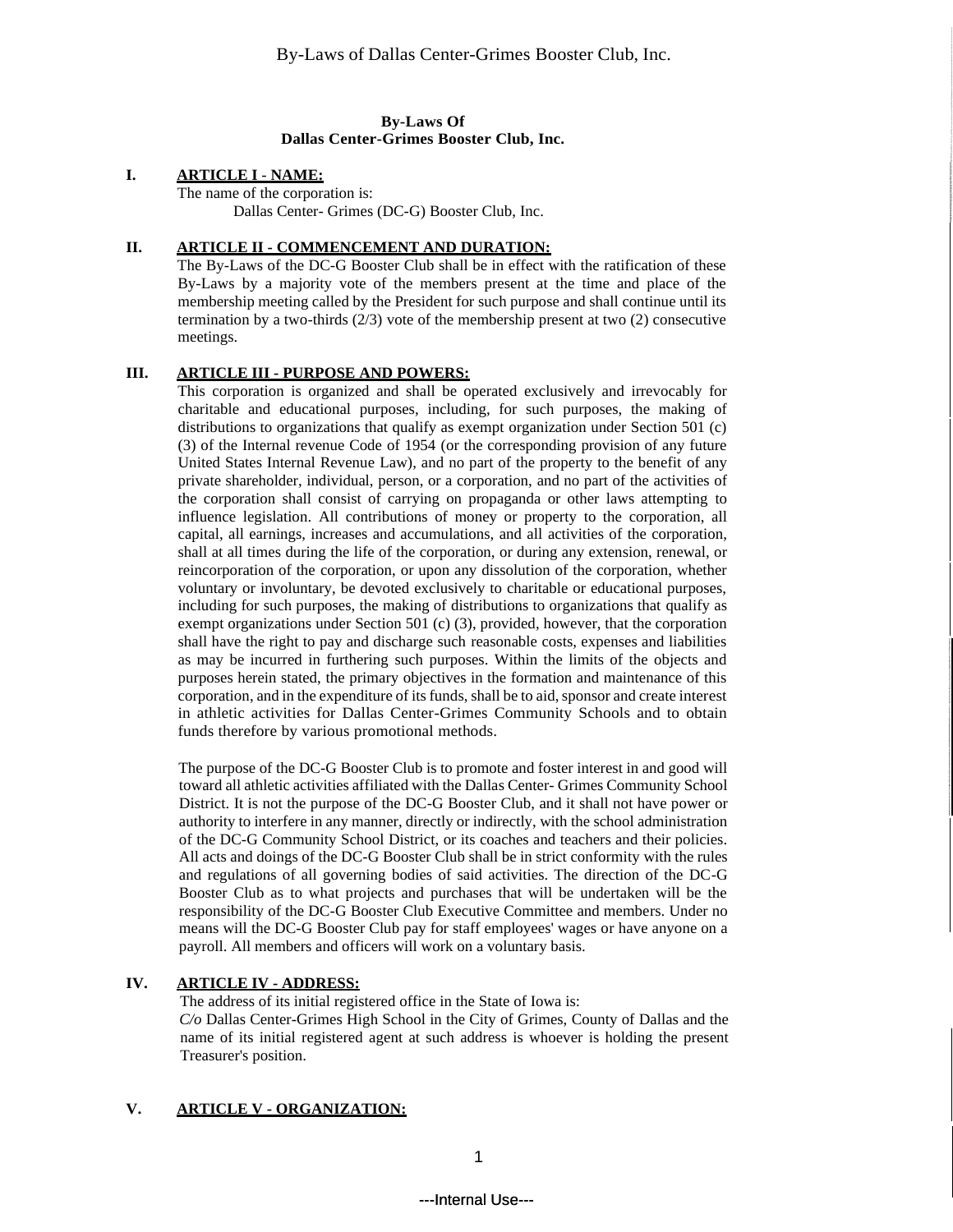The Corporation shall have a single Executive Committee (initially called Board of Trustees) plus the DC-G School Activities Director. The Executive Committee shall be charged with and have general supervision of the affairs of the Corporation.

## **VI. ARTICLE VI - OFFICERS OF THE EXECUTIVE COMMITTEE:**

1. The officers of the DC-G Booster Club Executive Committee shall be: President, Vice President, Secretary, Treasurer, Scheduling Coordinator, Purchasing Coordinator, Merchandise Coordinator, Communication Coordinator, and the Activities Director.

> The Executive Committee includes the Activities Director, who is not elected, as a voting member of the Executive Committee. These officers shall comprise the Executive Committee. Said Officers shall be elected from and by the members in good standing at the time of election. Each officer shall serve the term for which elected and until a successor is an elected.

- 2. The election of all Executive Committee officers shall be held in May. A nominating committee shall be appointed by the President. Each officer's term shall be held for one year, unless noted otherwise below. All new officers will assume their responsibilities as of June 1st.
	- The President position is an elected position, and will be held for one year, with the expectation they will transition out of their role and can either serve in another capacity within the Booster Club, or step down.
	- The Vice President position is an elected position, and will be held for one year, with the expectation they will transition to the President role the following year.
	- All other Executive Committee officer positions are to be held for a minimum of two years. These positions may be retained by the same person, but they must be nominated again, and their position must be voted on and approved by the Executive Committee.
- 3. An officer may be any person with a current Booster Club membership on file and is in good standing.
- 4. Any officer may be removed at any time by two-thirds (2/3) vote of the Executive Committee at any two (2) consecutive regular board meetings.
- 5. VACANCY: If for any reason a vacancy occurs among the Executive Committee Officers of the DC-G Booster Club, the President is empowered to fill said vacancy by appointment, which remains in force until the spring election.
- 6. DUTIES OF OFFICERS: Descriptions of each role are listed below.

#### **PRESIDENT:**

The President shall, when present, preside at all meetings of the members of the Corporation and shall have general supervision and management of the affairs of the Corporation, shall sign, as may be necessary, all such bills, notes, checks, contracts and other instruments as may pertain to the ordinary course of the Corporation's business and sign, when duly authorized thereto, all contracts, bonds, deeds, liens, leases and other instruments of a special nature. He/She may also endorse checks, drafts, and other negotiable instruments for deposit and collection.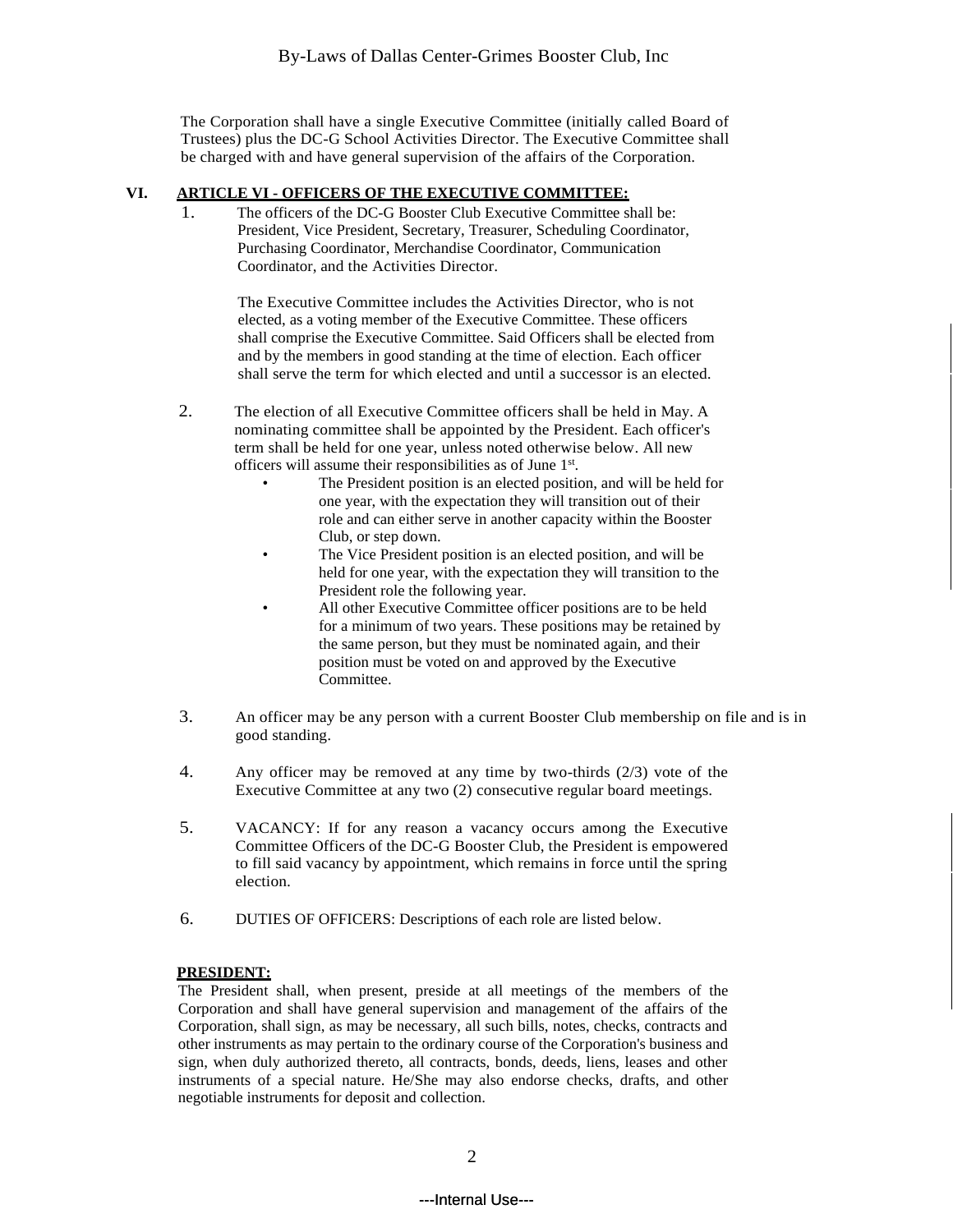#### **VICE PRESIDENT:**

The Vice President shall in the absence, disability, or refusal of the President to act, have all the powers of the President and shall perform all duties of that office. In addition, the Vice President shall act as a liaison between the Corporation and other school organizations, the faculty, the administration, and the School Board. The Vice President may also endorse checks, drafts, and other negotiable instruments for deposit of collection.

The Vice President shall serve as Executive Committee liaison for all Booster Club committee chairpersons and provide oversight and support as needed. He/She shall organize all Committees (i.e., Membership Drive, Scholarship, Golf Outing, Cake Auction, etc.) and assist as necessary.

#### **SECRETARY:**

The Secretary shall keep full minutes of all meeting of the members and officers and shall provide a copy for each officer at the meetings. He/She shall make such reports as the officers may request and shall perform such other duties as are incident to his/her office or as are properly required of him/her by the officers. He/She may also endorse checks, drafts, and other negotiable instruments for deposit of collection.

## **TREASURER:**

The Treasurer or Treasurer's designee shall have custody of and be responsible for all monies and securities of the Corporation, shall keep full and accurate records and accounts in books belonging to the Corporation, showing the transactions of the Corporation, its accounts, liabilities, and financial condition, and shall see that all expenditures are duly authorized and are evidenced by proper receipts and vouchers. The books and accounts shall be open at all times to the inspection of any officer of the Corporation. He/She shall also endorse for collection or deposit all bills, notes, checks, and other negotiable instruments of this Corporation, shall pay out money as may be necessary in the transactions of the Corporation, either by special or general direction of the officers, and shall generally have supervision of the financial condition of the Corporation. Treasurer shall also work with the auditor of books if so required. He/She shall also make a full report of the financial condition of the Corporation at the meetings and as required by the officers. All checks over the amount of \$3,000.00 will require two (2) signatures from two of the three officers: President, Vice President or Secretary. At the end of the fiscal year, a complete overall report isrequired. A report must by filed with the IRS, five months after the end of the fiscal year if the gross receipts is over \$25,000.00.

#### **SCHEDULING COORDINATOR:**

The Scheduling Coordinator will work with the Activities Director to build the concessions stand sign-up for each sport where concessions are offered. As Scheduling Coordinator, this person will help ensure concession stand worker coverage is adequate.

The Scheduling Coordinator will provide reports to the Activities Director which detail parents who have signed up for concession stand duty. The Activities Director will use this information with the coaches that are in-season to encourage/assign parents that have yet to sign up for concessions duty.

The Purchasing Coordinator and Scheduling Coordinator will work close together to cover all events with supplies and representatives.

#### **PURCHASING COORDINATOR:**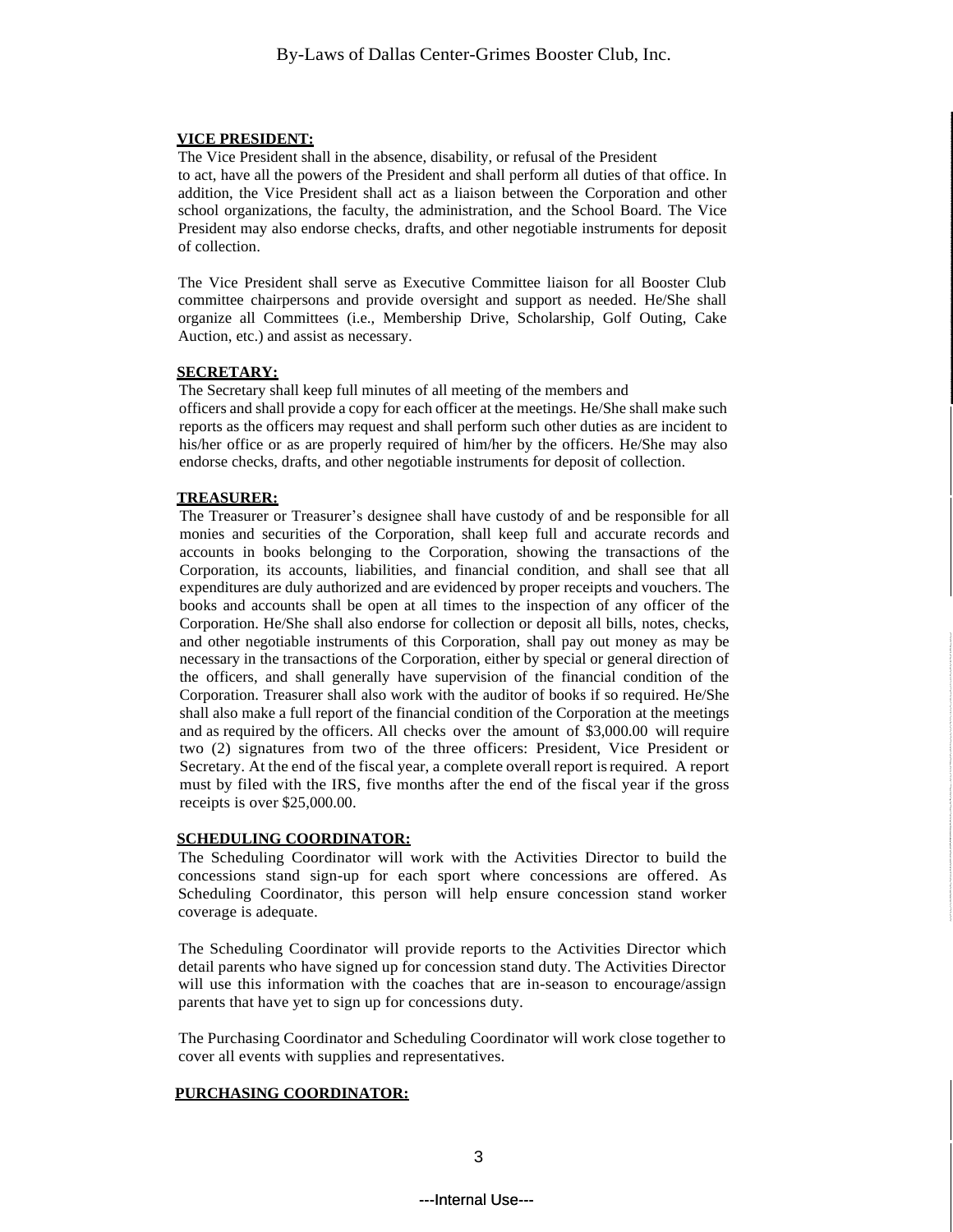The Purchasing Coordinator shall train the Seasonal Purchasing Specialist team to perform their duties and serve as a backup in case of absences and/or peak activities dictating more help is needed for certain events (e.g., Booster Club Basketball Tournament).

The Purchasing Coordinator and Scheduling Coordinator will work close together to cover all events with supplies and representatives.

#### **MERCHANDISE COORDINATOR:**

The Merchandise Coordinator is responsible for ordering and maintaining all clothing that is handled through the DC-G Booster Club. This includes, but is not limited to, placing all clothing orders, supplying coaches with the necessary material needed for ordering team clothing and maintaining the Spirit Shed.

## **COMMUNICATION COORDINATOR:**

The Communication Coordinator is responsible for actively promoting the Booster Club including drafting publicity articles on various social media platforms (i.e., Facebook, Twitter, etc.) and newsletters (i.e., Mustang Monthly), including monthly meeting minutes and other events that are occurring that the Booster Club is responsible for.

## **VII. ARTICLE VI – ADDITIONAL ELECTED POSITIONS WHICH ARE NOT ON THE EXECUTIVE COMMITTEE:**

## **IMMEDIATE PAST PRESIDENT:**

The immediate past President shall aid and advise the President and be on call to help any officer or committee.

## **SEASONAL PURCHASING SPECIALIST (Fall, Winter, Spring, Summer):**

The Seasonal Purchasing Specialist shall supply all concession stands that are in use during their assigned season with supplies. This person will work with the Purchasing Coordinator and Scheduling Coordinator to be sure all events are covered with concessions and supplies.

**TECHNOLOGY COORDINATOR:** The Technology Coordinator is responsible for all technology that the DCG Booster Club utilizes. This includes, but is not limited to, the DCG Booster Club website [\(https://www.dcgboosterclub.com/\)](https://urldefense.com/v3/__https:/www.dcgboosterclub.com/__;!!Eq8rgdkfa9r_yJvCTg!kVck5DIz_YpETvBpuzjn81Yzk1iCwLCWyPoHM-B9I9tiagtTBLXdKMez_5zKHmy42sA$), the DCG streaming technology [\(http://dcgtv.com\)](https://urldefense.com/v3/__http:/dcgtv.com__;!!Eq8rgdkfa9r_yJvCTg!kVck5DIz_YpETvBpuzjn81Yzk1iCwLCWyPoHM-B9I9tiagtTBLXdKMez_5zK2I8eYqM$), organizing the streaming of sports and upkeep for all streaming equipment, and all DCG Booster Club email maintenance.

**FACILITIES COORDINATOR:** The Facilities Coordinator will work close together with the Activities Director to ensure that concessions stands are in safe and working order as it relates to structural, electrical, and plumbing needs.

**BASKETBALL TOURNAMENT COORDINATOR:** The Basketball Tournament Coordinator will work closely with the Activities Director to secure the date(s) for the annual Booster Club Basketball Tournament(s) and identify which gyms can be used for the tournament(s). This role is also responsible for promoting the tournament, setting up the tournament registration details, securing and paying referees, awards for teams, and communicating to participating coaches any details about the tournament including game schedules, schedule changes, team registration changes, refunds, and scoring the tournament. This position is also responsible to coordinate with the Scheduling Coordinator the number of volunteers and Booster Club positions needed to help run the tournament.

**GOLF TOURNAMENT COORDINATOR:** The Golf Tournament Coordinator will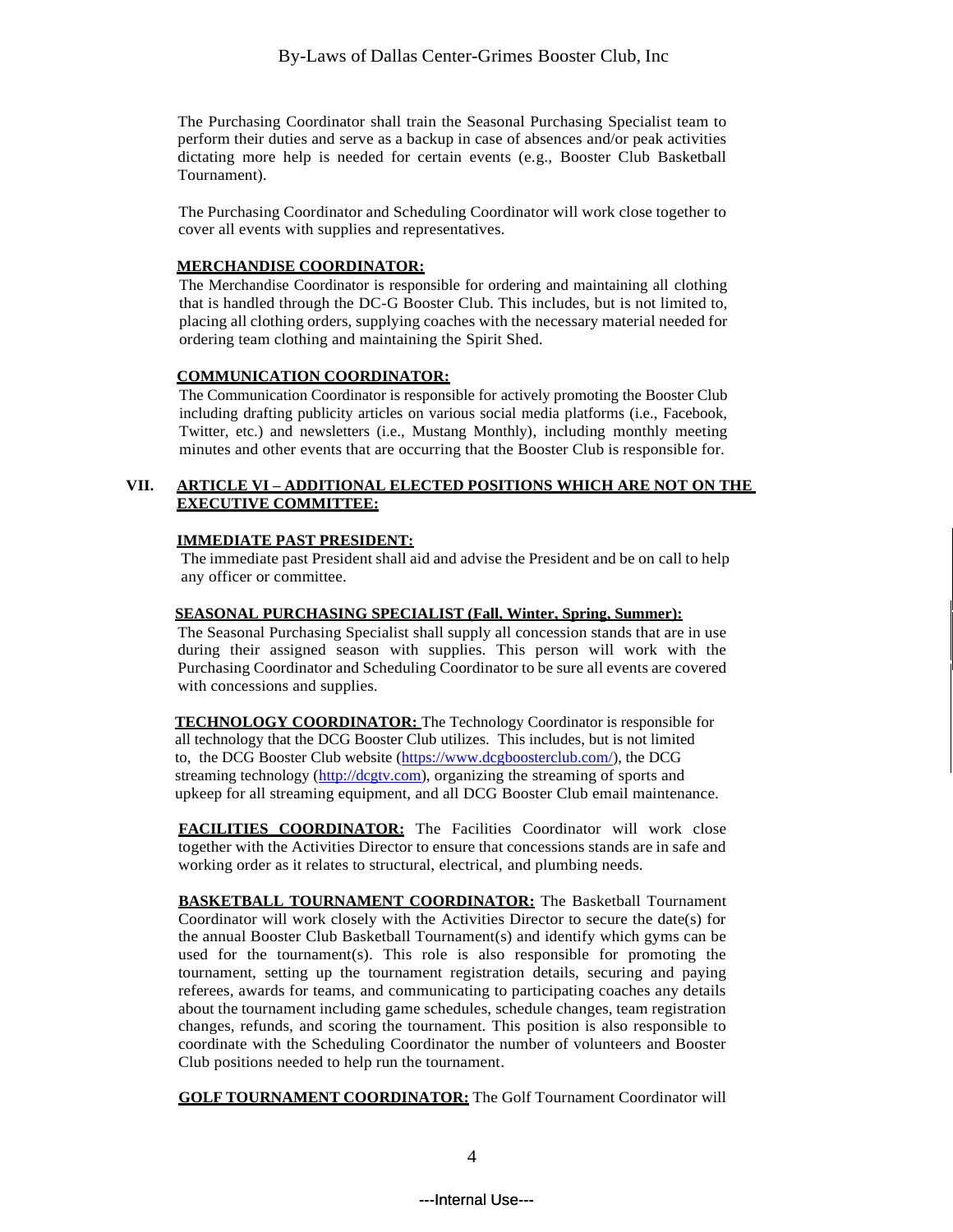work closely with the Booster Club Board and the golf course of choice to secure the date for the annual Booster Club Golf Tournament. This role is responsible for promoting the tournament, tournament registration details, hole sponsors and contests, awards for teams, and the meal for participants.

**ARTICLE VII - DC-G SCHOOL ACTIVITIES DIRECTOR:** The Activities Director holds a position on the Executive Committee; however, this position is nonelective. The Activities Director will act as the liaison between the school, coaching staff, and DC-G Booster Club.

#### **VIII. ARTICLE VIII - PRESENTATION FOR PURCHASE REQUESTS:**

All athletic purchase requests shall be presented in the following manner to the Executive Committee:

- The Coach must first go the Activities Director to discuss the need for their purchase request.
- If no funds are available in the Athletic Department budget, the Activities Director will then approach the Executive Committee for their financial support for the request. If the Executive Committee approves said request, then the items will be donated to the School Board as a (GIFT) to the specific sport.

All purchases and donations must benefit the Athletes and not intended for personal use after the activity has finished. All purchases must remain with the school's Athletic Department. These purchases must be approved and purchased by the Executive Committee.

## **IX. ARTICLE IX. - MEETINGS:**

The DC-G Booster Club shall meet monthly with members of the Club. Satisfactory notice for meetings shall be communicated in various ways, including but not limited to email, social media, and the Mustang Monthly. Robert Rules of Order will govern all meetings.

Fellowship or social meetings may be held at the discretion of the Executive Committee.

The majority vote is sufficient to carry any subject voted upon, unless otherwise stated in these By-Laws. Emergency situations may deem a 2/3 vote for approval by the Executive Committee.

All expenditures of the DC-G Booster Club shall have the Executive Committee's approval prior to order or payment. Emergency situations may deem a 2/3 vote for approval by the Executive Committee.

## **X. ARTICLE X. - MEMBERSHIP AND DUES:**

The fiscal year of the Corporation shall begin on the first day of June and end on the 31st day of May in each year.

Anyone interested in the welfare of the DC-G School District is entitled to become a member of the DC-G Booster Club upon the payment of the annual dues in the amount voted by the Executive Committee.

The dues amount must be approved and voted on by the Executive Committee at the May meeting for the next fiscal year, which starts on June 1st. Individual or family membership dues are due and payable for the fiscal year any time after June 1st. All dues received between June 1st and May 31st of the fiscal year is for that year.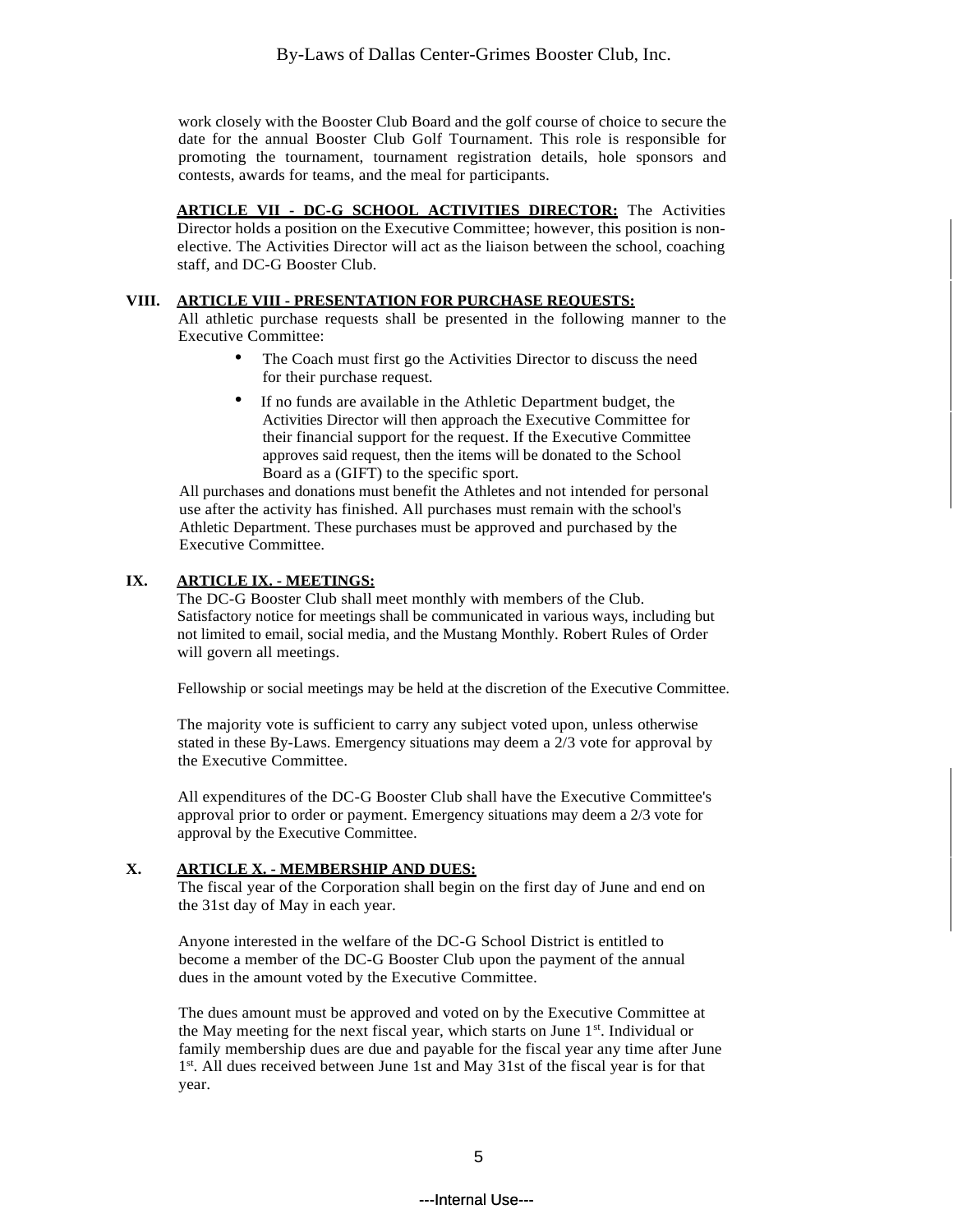Each paid member of the DC-G Booster Club is entitled to one (1) vote at all general monthly meetings.

Patron or Business Memberships shall be recognized as members without voting privileges. The fiscal year for business memberships shall run from January 1st through December  $31<sup>st</sup>$  of the same year.

## **XI. ARTICLE XI. - BY-LAWS AND AMENDMENTS:**

The Executive Committee may adopt other By-Laws upon approval of the membership at the time of the annual meeting. These By-Laws, except ARTICLE III hereof, may be amended at any regular meeting of the membership, or at any special meeting called for that purpose, by a vote of the majority of the membership present at said meeting. When an amendment is to be voted upon at any regular or special meeting, the notice calling said meeting shall set forth in exact language the amendment to be voted upon.

## **XII. ARTICLE XII. - BY-LAWS AND AMENDMENTS:**

The Executive Committee shall ensure that the Corporation at all times qualifies as a taxexempt non-profit organization.

## **XIII. ARTICLE XIII. - BY-LAWS AND AMENDMENTS:**

Upon the dissolution of the Corporation, the Executive Committee shall, after paying or making provision for the payment of all of the liabilities of the Corporation, dispose of all of the assets of the Corporation exclusively for the purposes of the Corporation in such manner, or to such organization or organization organized and operated exclusively for charitable, educational, religious, or scientific purposes as shall at the time qualify as an exempt organization or organizations under Section 501 (c) (3) of the Internal Revenue Code of 1954 (or the corresponding provision of any future United States Internal Revenue Law) as the Executive Committee shall determine.